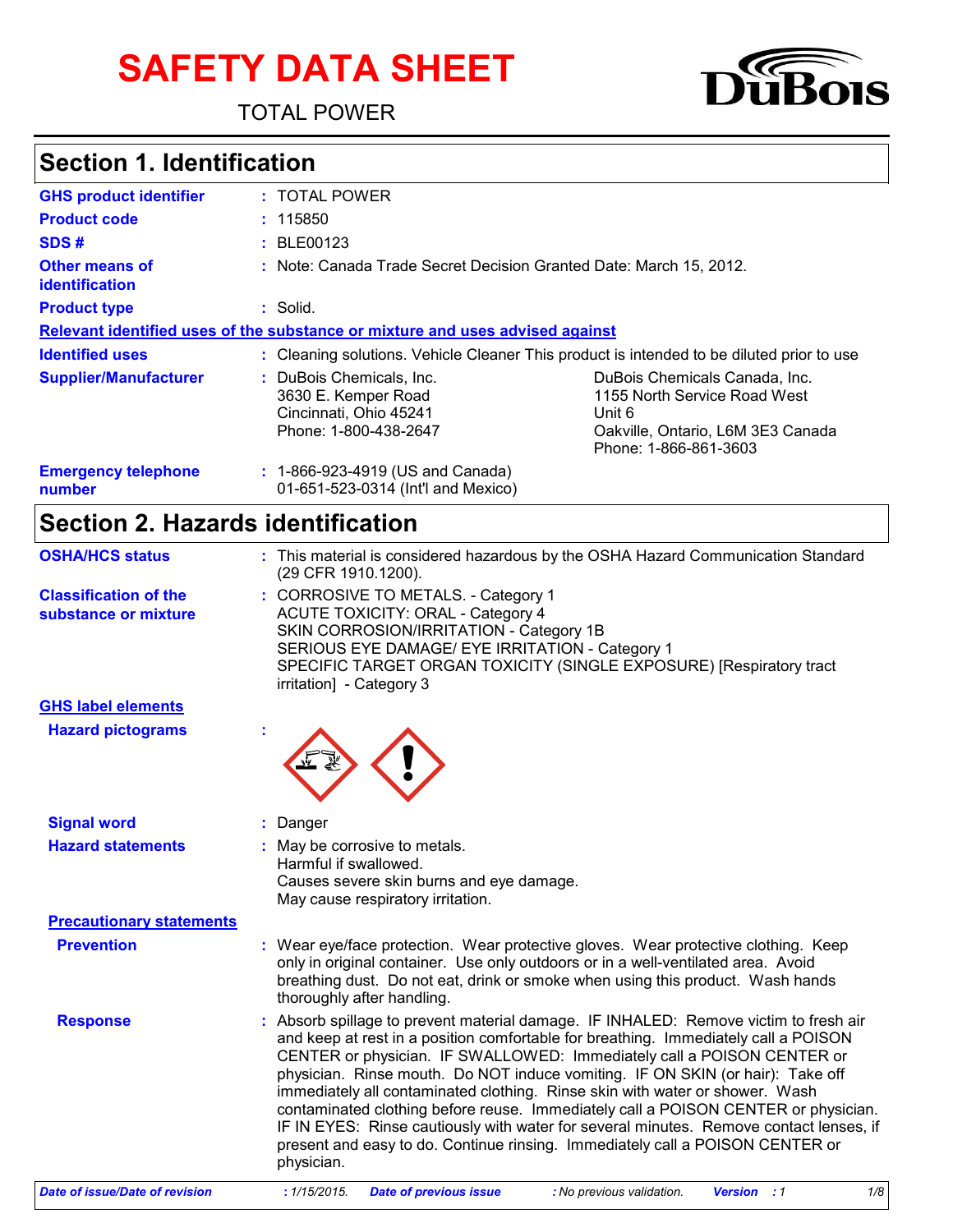#### **Section 2. Hazards identification**

- 
- **Storage <b>:** Store locked up. Store in corrosive resistant container with a resistant inner liner.
- **Disposal :** Dispose of contents and container in accordance with all local, regional, national and international regulations.

#### **Hazards not otherwise classified**

## **Section 3. Composition/information on ingredients**

**:** None known.

| Ingredient name                                                          | $\frac{9}{6}$ | <b>CAS number</b> |
|--------------------------------------------------------------------------|---------------|-------------------|
| pentasodium triphosphate                                                 | I40 - 50      | 7758-29-4         |
| disodium metasilicate                                                    | $10 - 20$     | 6834-92-0         |
| sodium hydroxide                                                         | $5 - 10$      | 1310-73-2         |
| Imidazolium compounds, 1-[2-(2-carboxyethoxy)ethyl]-1(or 3)-             | $1 - 5$       | 68604-71-7        |
| (2-carboxyethyl)-4,5-dihydro-2-norcoco alkyl, hydroxides, disodium salts |               |                   |
| Benzenesulfonic acid, mono-C10-16-alkyl derivs., sodium salts            | $1 - 5$       | 68081-81-2        |

Any concentration shown as a range is to protect confidentiality or is due to batch variation.

**There are no additional ingredients present which, within the current knowledge of the supplier and in the concentrations applicable, are classified as hazardous to health or the environment and hence require reporting in this section.**

**Occupational exposure limits, if available, are listed in Section 8.**

#### **Section 4. First aid measures**

#### **Description of necessary first aid measures**

| <b>Eye contact</b>                                        | : Get medical attention immediately. Call a poison center or physician. Immediately flush<br>eyes with plenty of water, occasionally lifting the upper and lower eyelids. Check for and<br>remove any contact lenses. Continue to rinse for at least 10 minutes. Chemical burns<br>must be treated promptly by a physician.                                                                                                                                                                                                                                                                                                                                                                                                                                                                                                                                                         |
|-----------------------------------------------------------|-------------------------------------------------------------------------------------------------------------------------------------------------------------------------------------------------------------------------------------------------------------------------------------------------------------------------------------------------------------------------------------------------------------------------------------------------------------------------------------------------------------------------------------------------------------------------------------------------------------------------------------------------------------------------------------------------------------------------------------------------------------------------------------------------------------------------------------------------------------------------------------|
| <b>Inhalation</b>                                         | : Get medical attention immediately. Call a poison center or physician. Remove victim to<br>fresh air and keep at rest in a position comfortable for breathing. If it is suspected that<br>fumes are still present, the rescuer should wear an appropriate mask or self-contained<br>breathing apparatus. If not breathing, if breathing is irregular or if respiratory arrest<br>occurs, provide artificial respiration or oxygen by trained personnel. It may be<br>dangerous to the person providing aid to give mouth-to-mouth resuscitation. If<br>unconscious, place in recovery position and get medical attention immediately. Maintain<br>an open airway. Loosen tight clothing such as a collar, tie, belt or waistband.                                                                                                                                                  |
| <b>Skin contact</b>                                       | : Get medical attention immediately. Call a poison center or physician. Flush<br>contaminated skin with plenty of water. Remove contaminated clothing and shoes.<br>Wash contaminated clothing thoroughly with water before removing it, or wear gloves.<br>Continue to rinse for at least 10 minutes. Chemical burns must be treated promptly by a<br>physician. Wash clothing before reuse. Clean shoes thoroughly before reuse.                                                                                                                                                                                                                                                                                                                                                                                                                                                  |
| <b>Ingestion</b>                                          | : Get medical attention immediately. Call a poison center or physician. Wash out mouth<br>with water. Remove dentures if any. Remove victim to fresh air and keep at rest in a<br>position comfortable for breathing. If material has been swallowed and the exposed<br>person is conscious, give small quantities of water to drink. Stop if the exposed person<br>feels sick as vomiting may be dangerous. Do not induce vomiting unless directed to do<br>so by medical personnel. If vomiting occurs, the head should be kept low so that vomit<br>does not enter the lungs. Chemical burns must be treated promptly by a physician.<br>Never give anything by mouth to an unconscious person. If unconscious, place in<br>recovery position and get medical attention immediately. Maintain an open airway.<br>Loosen tight clothing such as a collar, tie, belt or waistband. |
| <b>Most important symptoms/effects, acute and delayed</b> |                                                                                                                                                                                                                                                                                                                                                                                                                                                                                                                                                                                                                                                                                                                                                                                                                                                                                     |
| <b>Potential acute health effects</b>                     |                                                                                                                                                                                                                                                                                                                                                                                                                                                                                                                                                                                                                                                                                                                                                                                                                                                                                     |
| <b>Eye contact</b>                                        | : Causes serious eye damage.                                                                                                                                                                                                                                                                                                                                                                                                                                                                                                                                                                                                                                                                                                                                                                                                                                                        |
| <b>Inhalation</b>                                         | : May cause respiratory irritation.                                                                                                                                                                                                                                                                                                                                                                                                                                                                                                                                                                                                                                                                                                                                                                                                                                                 |
| <b>Date of issue/Date of revision</b>                     | 2/8<br>: 1/15/2015.<br><b>Date of previous issue</b><br>: No previous validation.<br><b>Version</b> : 1                                                                                                                                                                                                                                                                                                                                                                                                                                                                                                                                                                                                                                                                                                                                                                             |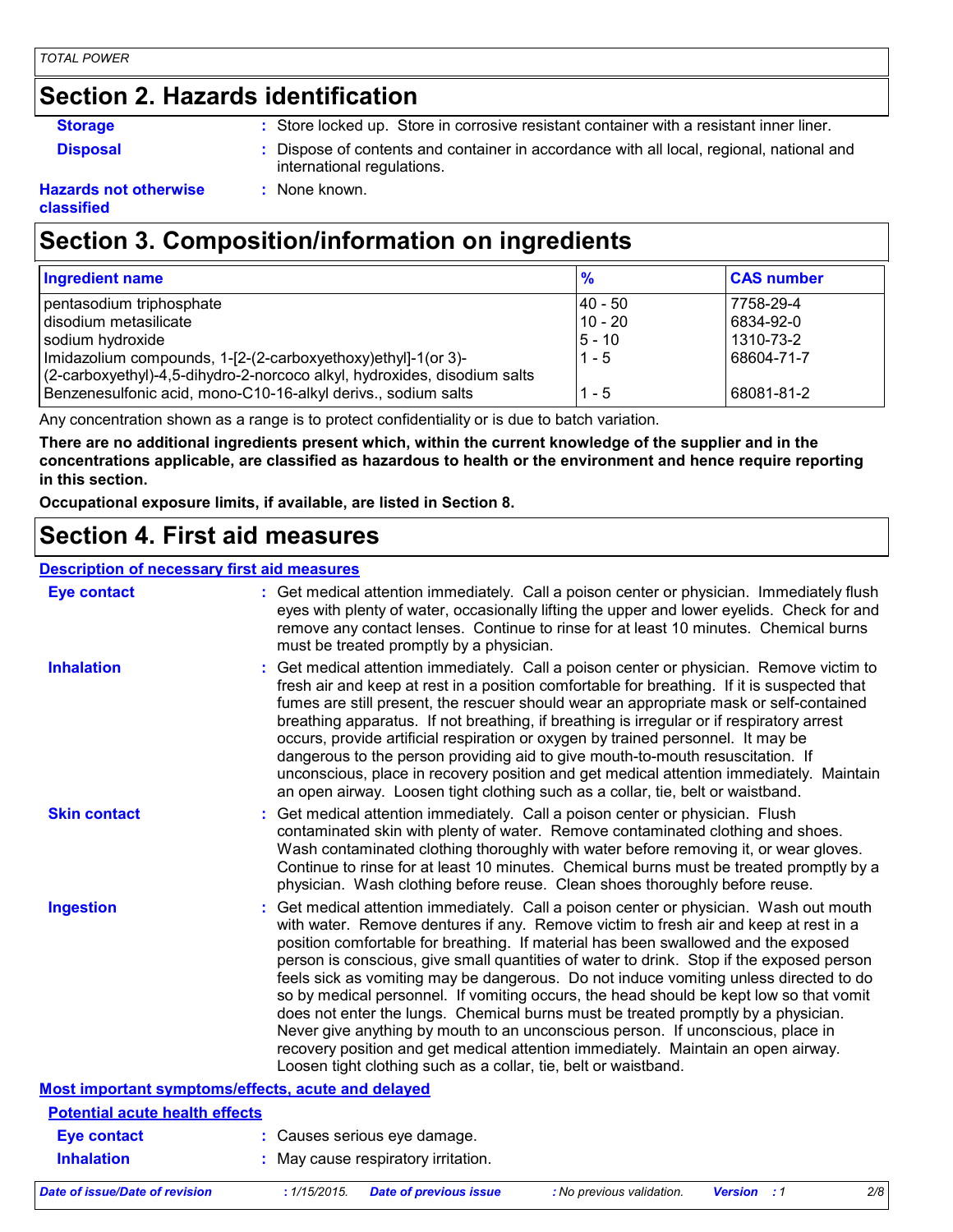## **Section 4. First aid measures**

| <b>Skin contact</b><br>: Causes severe burns.<br>: Harmful if swallowed. May cause burns to mouth, throat and stomach.<br><b>Ingestion</b><br><b>Over-exposure signs/symptoms</b><br>: Adverse symptoms may include the following:<br><b>Eye contact</b><br>pain<br>watering<br>redness<br><b>Inhalation</b><br>: Adverse symptoms may include the following:<br>respiratory tract irritation<br>coughing<br><b>Skin contact</b><br>: Adverse symptoms may include the following:<br>pain or irritation<br>redness<br>blistering may occur<br><b>Ingestion</b><br>: Adverse symptoms may include the following:<br>stomach pains<br>Indication of immediate medical attention and special treatment needed, if necessary<br>: Treat symptomatically. Contact poison treatment specialist immediately if large<br>Notes to physician<br>quantities have been ingested or inhaled.<br><b>Specific treatments</b><br>: No specific treatment.<br>See toxicological information (Section 11) |  |
|------------------------------------------------------------------------------------------------------------------------------------------------------------------------------------------------------------------------------------------------------------------------------------------------------------------------------------------------------------------------------------------------------------------------------------------------------------------------------------------------------------------------------------------------------------------------------------------------------------------------------------------------------------------------------------------------------------------------------------------------------------------------------------------------------------------------------------------------------------------------------------------------------------------------------------------------------------------------------------------|--|
|                                                                                                                                                                                                                                                                                                                                                                                                                                                                                                                                                                                                                                                                                                                                                                                                                                                                                                                                                                                          |  |
|                                                                                                                                                                                                                                                                                                                                                                                                                                                                                                                                                                                                                                                                                                                                                                                                                                                                                                                                                                                          |  |
|                                                                                                                                                                                                                                                                                                                                                                                                                                                                                                                                                                                                                                                                                                                                                                                                                                                                                                                                                                                          |  |
|                                                                                                                                                                                                                                                                                                                                                                                                                                                                                                                                                                                                                                                                                                                                                                                                                                                                                                                                                                                          |  |
|                                                                                                                                                                                                                                                                                                                                                                                                                                                                                                                                                                                                                                                                                                                                                                                                                                                                                                                                                                                          |  |
|                                                                                                                                                                                                                                                                                                                                                                                                                                                                                                                                                                                                                                                                                                                                                                                                                                                                                                                                                                                          |  |
|                                                                                                                                                                                                                                                                                                                                                                                                                                                                                                                                                                                                                                                                                                                                                                                                                                                                                                                                                                                          |  |
|                                                                                                                                                                                                                                                                                                                                                                                                                                                                                                                                                                                                                                                                                                                                                                                                                                                                                                                                                                                          |  |
|                                                                                                                                                                                                                                                                                                                                                                                                                                                                                                                                                                                                                                                                                                                                                                                                                                                                                                                                                                                          |  |
|                                                                                                                                                                                                                                                                                                                                                                                                                                                                                                                                                                                                                                                                                                                                                                                                                                                                                                                                                                                          |  |
|                                                                                                                                                                                                                                                                                                                                                                                                                                                                                                                                                                                                                                                                                                                                                                                                                                                                                                                                                                                          |  |

### **Section 5. Fire-fighting measures**

#### **Extinguishing media**

| <b>Suitable extinguishing</b><br>media                   | : Use an extinguishing agent suitable for the surrounding fire.                                                                                                        |
|----------------------------------------------------------|------------------------------------------------------------------------------------------------------------------------------------------------------------------------|
| <b>Unsuitable extinguishing</b><br>media                 | : None known.                                                                                                                                                          |
| <b>Specific hazards arising</b><br>from the chemical     | : No specific fire or explosion hazard.                                                                                                                                |
| <b>Hazardous thermal</b><br>decomposition products       | Decomposition products may include the following materials:<br>carbon dioxide<br>carbon monoxide<br>phosphorus oxides<br>metal oxide/oxides                            |
| <b>Special protective</b><br>equipment for fire-fighters | Fire-fighters should wear appropriate protective equipment and self-contained breathing<br>apparatus (SCBA) with a full face-piece operated in positive pressure mode. |

#### **Section 6. Accidental release measures**

| <b>Personal precautions</b>      | : No action shall be taken involving any personal risk or without suitable training.<br>Evacuate surrounding areas. Keep unnecessary and unprotected personnel from<br>entering. Do not touch or walk through spilled material. Provide adequate ventilation.<br>Wear appropriate respirator when ventilation is inadequate. Put on appropriate<br>personal protective equipment. |  |  |  |  |  |  |
|----------------------------------|-----------------------------------------------------------------------------------------------------------------------------------------------------------------------------------------------------------------------------------------------------------------------------------------------------------------------------------------------------------------------------------|--|--|--|--|--|--|
| <b>Environmental precautions</b> | : Avoid dispersal of spilled material and runoff and contact with soil, waterways, drains<br>and sewers. Inform the relevant authorities if the product has caused environmental<br>pollution (sewers, waterways, soil or air).                                                                                                                                                   |  |  |  |  |  |  |
| <b>Methods for cleaning up</b>   |                                                                                                                                                                                                                                                                                                                                                                                   |  |  |  |  |  |  |
| <b>Small spill</b>               | : Move containers from spill area. Absorb spillage to prevent material damage. Avoid<br>dust generation. Using a vacuum with HEPA filter will reduce dust dispersal. Place<br>spilled material in a designated, labeled waste container. Dispose of via a licensed<br>waste disposal contractor.                                                                                  |  |  |  |  |  |  |
| Date of issue/Date of revision   | 3/8<br><b>Date of previous issue</b><br>: 1/15/2015.<br>: No previous validation.<br><b>Version</b> : 1                                                                                                                                                                                                                                                                           |  |  |  |  |  |  |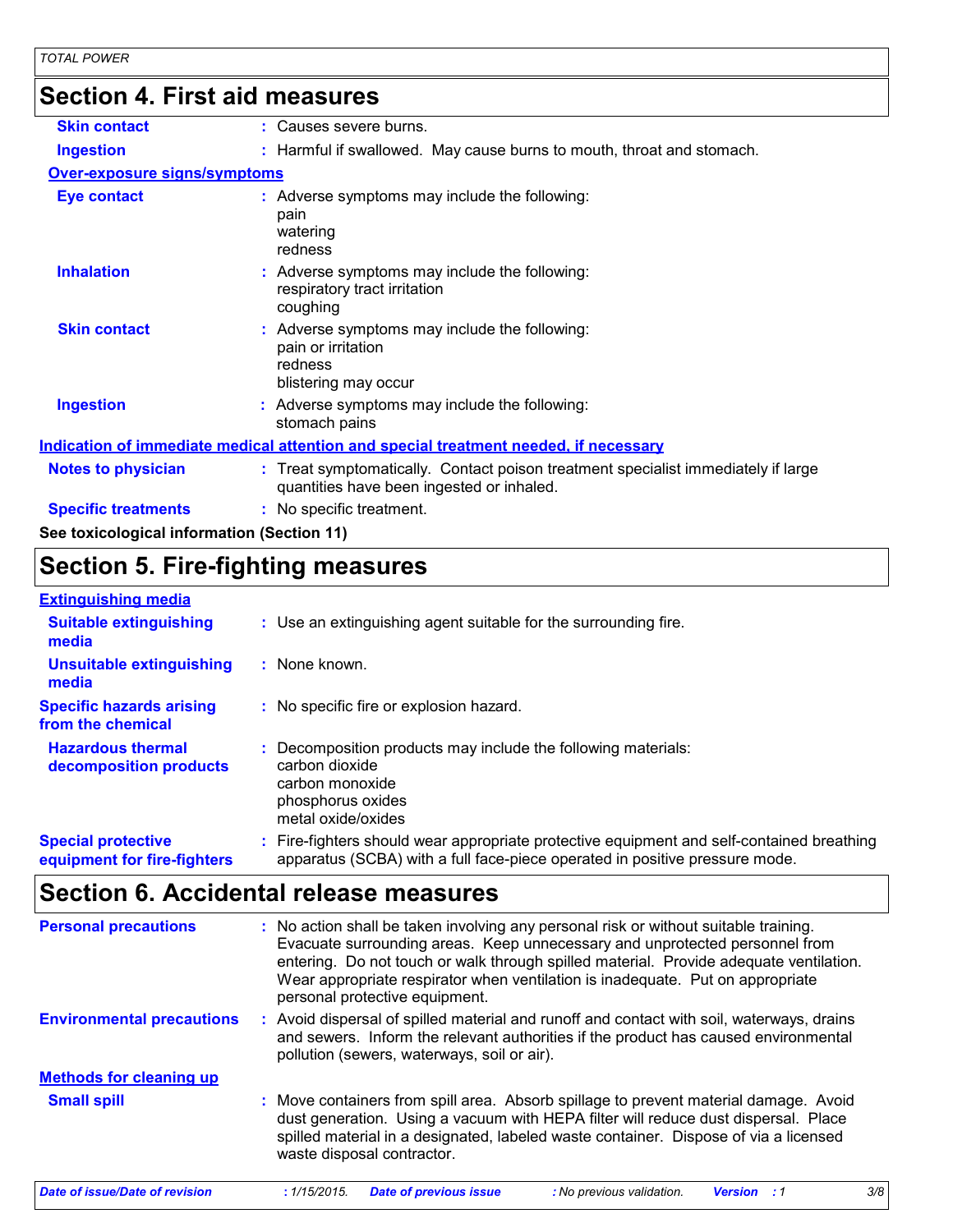#### **Section 6. Accidental release measures**

#### **Large spill :**

Move containers from spill area. Absorb spillage to prevent material damage. Approach release from upwind. Prevent entry into sewers, water courses, basements or confined areas. Avoid dust generation. Do not dry sweep. Vacuum dust with equipment fitted with a HEPA filter and place in a closed, labeled waste container. Dispose of via a licensed waste disposal contractor. Note: see Section 1 for emergency contact information and Section 13 for waste disposal.

#### **Section 7. Handling and storage**

| <b>Handling</b> | : Put on appropriate personal protective equipment (see Section 8). Do not get in eyes or<br>on skin or clothing. Do not ingest. Use only with adequate ventilation. Wear<br>appropriate respirator when ventilation is inadequate. Keep in the original container or<br>an approved alternative made from a compatible material, kept tightly closed when not<br>in use. Empty containers retain product residue and can be hazardous. Do not reuse<br>container. Absorb spillage to prevent material damage.                                                                                         |
|-----------------|--------------------------------------------------------------------------------------------------------------------------------------------------------------------------------------------------------------------------------------------------------------------------------------------------------------------------------------------------------------------------------------------------------------------------------------------------------------------------------------------------------------------------------------------------------------------------------------------------------|
| <b>Storage</b>  | : Store in accordance with local regulations. Store in original container protected from<br>direct sunlight in a dry, cool and well-ventilated area, away from incompatible materials<br>(see Section 10) and food and drink. Store in corrosive resistant container with a<br>resistant inner liner. Store locked up. Keep container tightly closed and sealed until<br>ready for use. Containers that have been opened must be carefully resealed and kept<br>upright to prevent leakage. Do not store in unlabeled containers. Use appropriate<br>containment to avoid environmental contamination. |

#### **Section 8. Exposure controls/personal protection**

#### **Control parameters**

#### **Occupational exposure limits**

| <b>Ingredient name</b>                    | CAS#         | <b>ACGIH</b>                                                                                                                                                                                                                                                                                                                                                                                    | <b>OSHA</b>                      | <b>Mexico</b>                  |  |  |  |  |
|-------------------------------------------|--------------|-------------------------------------------------------------------------------------------------------------------------------------------------------------------------------------------------------------------------------------------------------------------------------------------------------------------------------------------------------------------------------------------------|----------------------------------|--------------------------------|--|--|--|--|
| sodium hydroxide                          | 1310-73-2    | C: $2 \text{ mg/m}^3$                                                                                                                                                                                                                                                                                                                                                                           | TWA: $2 \text{ mg/m}^3$ 8 hours. | LMPE-Pico: 2 mg/m <sup>3</sup> |  |  |  |  |
| <b>Engineering measures</b>               | limits.      | : Use only with adequate ventilation. If user operations generate dust, fumes, gas, vapor<br>or mist, use process enclosures, local exhaust ventilation or other engineering controls<br>to keep worker exposure to airborne contaminants below any recommended or statutory                                                                                                                    |                                  |                                |  |  |  |  |
| <b>Hygiene measures</b>                   |              | Wash hands, forearms and face thoroughly after handling chemical products, before<br>eating, smoking and using the lavatory and at the end of the working period.<br>Appropriate techniques should be used to remove potentially contaminated clothing.<br>Wash contaminated clothing before reusing. Ensure that eyewash stations and safety<br>showers are close to the workstation location. |                                  |                                |  |  |  |  |
| <b>Personal protection</b>                |              |                                                                                                                                                                                                                                                                                                                                                                                                 |                                  |                                |  |  |  |  |
| <b>Respiratory</b>                        |              | : Use a properly fitted, particulate filter respirator complying with an approved standard if<br>a risk assessment indicates this is necessary. Respirator selection must be based on<br>known or anticipated exposure levels, the hazards of the product and the safe working<br>limits of the selected respirator.                                                                            |                                  |                                |  |  |  |  |
| <b>Hands</b>                              |              | Chemical-resistant, impervious gloves complying with an approved standard should be<br>worn at all times when handling chemical products if a risk assessment indicates this is<br>necessary.                                                                                                                                                                                                   |                                  |                                |  |  |  |  |
| <b>Eyes</b>                               |              | Safety eyewear complying with an approved standard should be used when a risk<br>assessment indicates this is necessary to avoid exposure to liquid splashes, mists,<br>gases or dusts. Recommended: splash goggles                                                                                                                                                                             |                                  |                                |  |  |  |  |
| <b>Skin</b>                               |              | Personal protective equipment for the body should be selected based on the task being<br>performed and the risks involved and should be approved by a specialist before<br>handling this product.                                                                                                                                                                                               |                                  |                                |  |  |  |  |
| <b>Environmental exposure</b><br>controls |              | Emissions from ventilation or work process equipment should be checked to ensure<br>they comply with the requirements of environmental protection legislation. In some<br>cases, fume scrubbers, filters or engineering modifications to the process equipment<br>will be necessary to reduce emissions to acceptable levels.                                                                   |                                  |                                |  |  |  |  |
| <b>Date of issue/Date of revision</b>     | : 1/15/2015. | <b>Date of previous issue</b>                                                                                                                                                                                                                                                                                                                                                                   | : No previous validation.        | 4/8<br><b>Version</b> : 1      |  |  |  |  |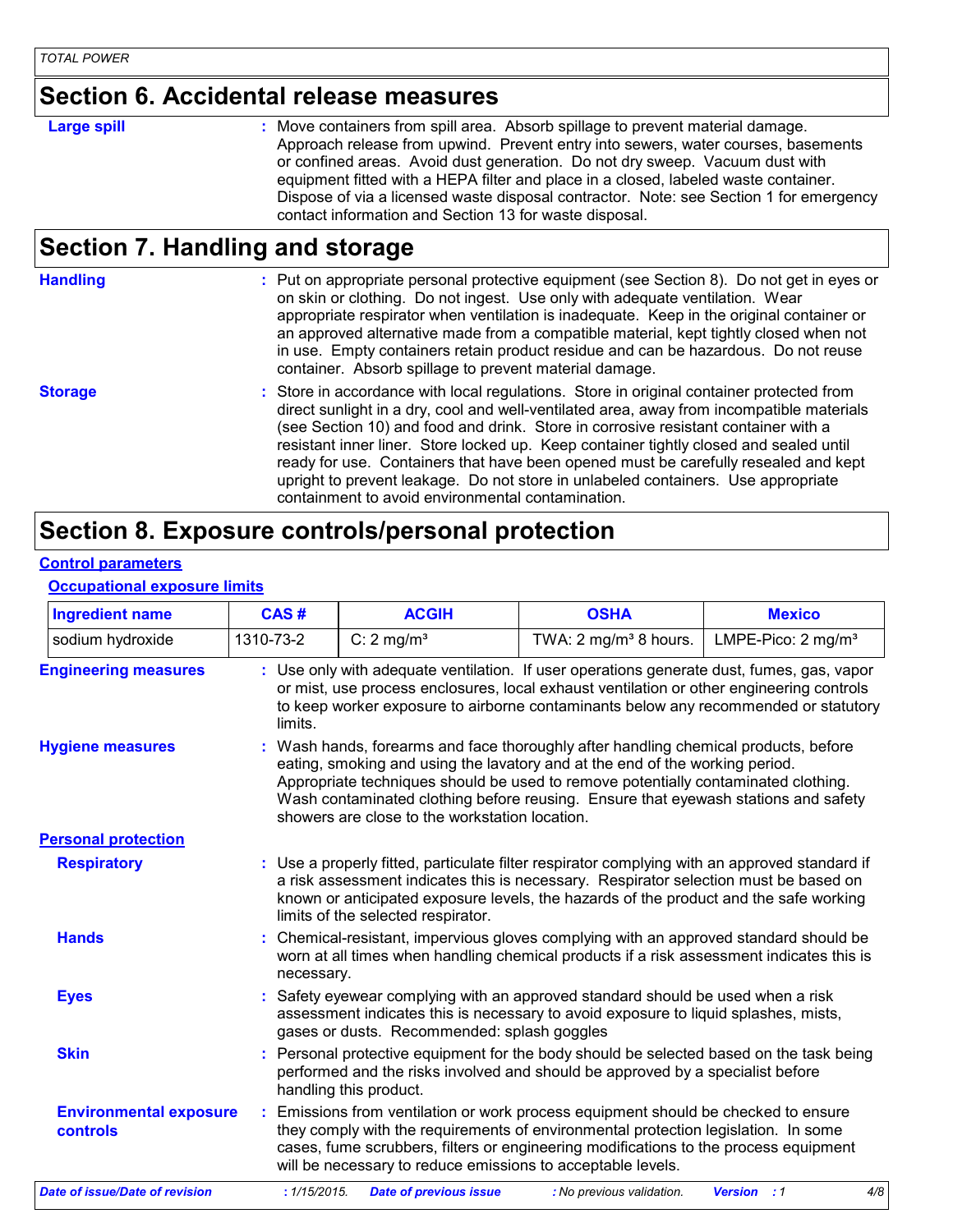## **Section 8. Exposure controls/personal protection**

**Personal protective equipment (Pictograms)**



## **Section 9. Physical and chemical properties**

**:**

| <b>Appearance</b>                                 |                                                                      |
|---------------------------------------------------|----------------------------------------------------------------------|
| <b>Physical state</b>                             | $:$ Solid.                                                           |
| Color                                             | Beige.                                                               |
| <b>Odor</b>                                       | Faint odor, Alkaline.                                                |
| <b>Odor threshold</b>                             | Not available.                                                       |
| pH                                                | Not applicable.                                                      |
| <b>Melting point</b>                              | Not available.                                                       |
| <b>Boiling point</b>                              | Not available.                                                       |
| <b>Flash point</b>                                | Closed cup: Not applicable. [Product does not sustain combustion.]   |
| <b>Burning time</b>                               | Not available.                                                       |
| <b>Burning rate</b>                               | Not available.                                                       |
| <b>Evaporation rate</b>                           | Not available.                                                       |
| <b>Flammability (solid, gas)</b>                  | : Not available.                                                     |
| Lower and upper explosive<br>(flammable) limits   | : Not available.                                                     |
| <b>Vapor pressure</b>                             | : Not available.                                                     |
| <b>Vapor density</b>                              | Not available.                                                       |
| <b>Relative density</b>                           | : 0.73                                                               |
| <b>Solubility</b>                                 | Easily soluble in the following materials: cold water and hot water. |
| <b>Solubility in water</b>                        | Not available.                                                       |
| <b>Partition coefficient: n-</b><br>octanol/water | : Not available.                                                     |
| <b>Auto-ignition temperature</b>                  | : Not available.                                                     |
| <b>Decomposition temperature</b>                  | : Not available.                                                     |
| <b>Viscosity</b>                                  | Not available.                                                       |
| <b>Elemental Phosphorus</b>                       | $: 12 \%$                                                            |
| <b>VOC content</b>                                | $:$ Not available.                                                   |

## **Section 10. Stability and reactivity**

| <b>Reactivity</b>                                   | : No specific test data related to reactivity available for this product or its ingredients.                                                     |
|-----------------------------------------------------|--------------------------------------------------------------------------------------------------------------------------------------------------|
| <b>Chemical stability</b>                           | : The product is stable.                                                                                                                         |
| <b>Possibility of hazardous</b><br><b>reactions</b> | : Under normal conditions of storage and use, hazardous reactions will not occur.                                                                |
| <b>Conditions to avoid</b>                          | : No specific data.                                                                                                                              |
| <b>Incompatible materials</b>                       | Extremely reactive or incompatible with the following materials: acids.<br>Highly reactive or incompatible with the following materials: metals. |
| <b>Hazardous decomposition</b><br>products          | : Under normal conditions of storage and use, hazardous decomposition products should<br>not be produced.                                        |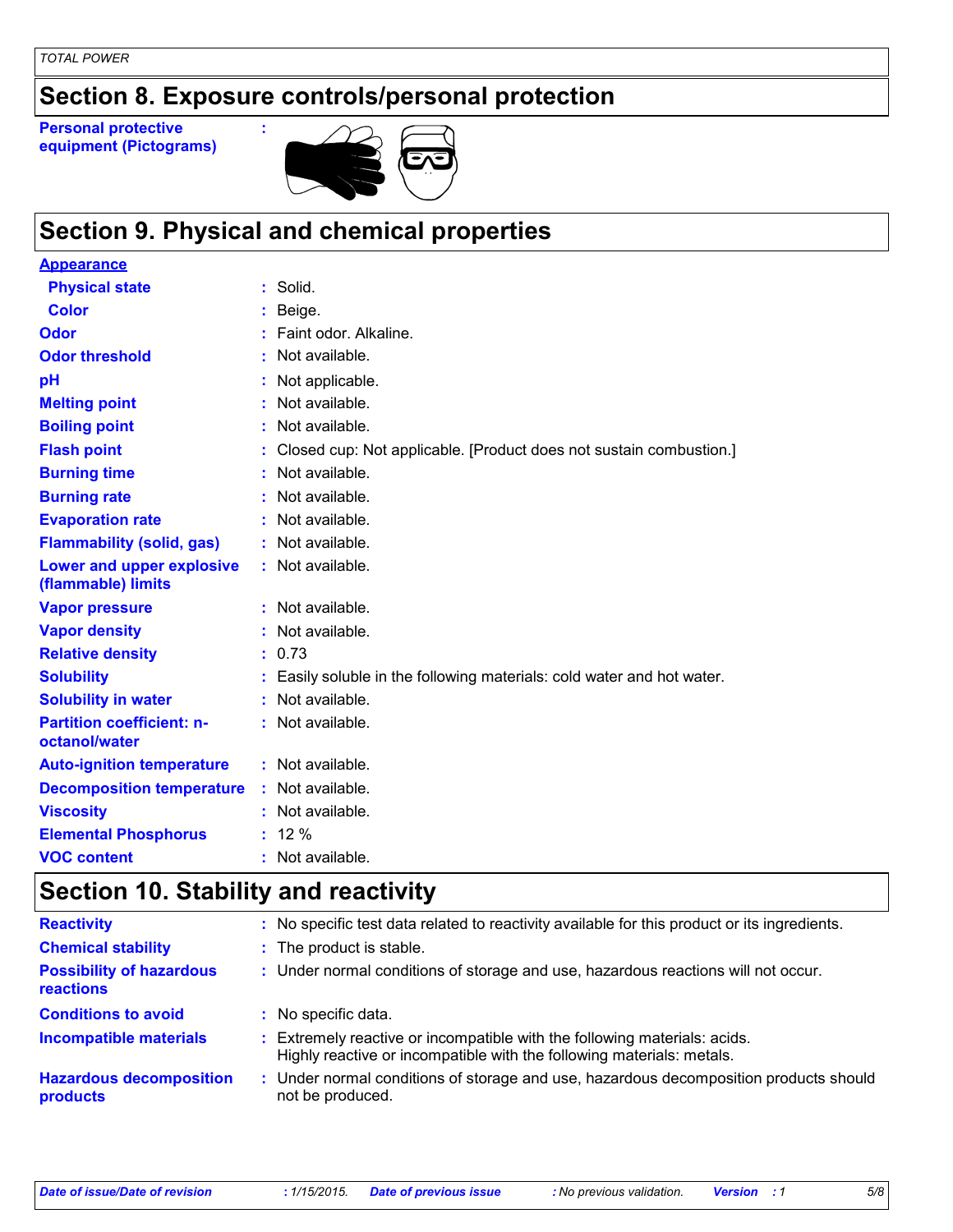### **Section 10. Stability and reactivity**

**Storage <b>Storage 1988** : Store in accordance with local regulations. Store in original container protected from direct sunlight in a dry, cool and well-ventilated area, away from incompatible materials (see Section 10) and food and drink. Store in corrosive resistant container with a resistant inner liner. Store locked up. Keep container tightly closed and sealed until ready for use. Containers that have been opened must be carefully resealed and kept upright to prevent leakage. Do not store in unlabeled containers. Use appropriate containment to avoid environmental contamination.

#### **Section 11. Toxicological information**

| <b>Information on toxicological effects</b>                                              |                                                       |                                                                               |                           |                    |     |
|------------------------------------------------------------------------------------------|-------------------------------------------------------|-------------------------------------------------------------------------------|---------------------------|--------------------|-----|
| <b>Information on the likely</b>                                                         |                                                       |                                                                               |                           |                    |     |
| routes of exposure                                                                       |                                                       | Dermal contact. Eye contact. Inhalation.                                      |                           |                    |     |
| <b>Potential acute health effects</b>                                                    |                                                       |                                                                               |                           |                    |     |
| <b>Eye contact</b>                                                                       |                                                       | : Causes serious eye damage.                                                  |                           |                    |     |
| <b>Inhalation</b>                                                                        |                                                       | : May cause respiratory irritation.                                           |                           |                    |     |
| <b>Skin contact</b>                                                                      | : Causes severe burns.                                |                                                                               |                           |                    |     |
| <b>Ingestion</b>                                                                         |                                                       | : Harmful if swallowed. May cause burns to mouth, throat and stomach.         |                           |                    |     |
| Symptoms related to the physical, chemical and toxicological characteristics             |                                                       |                                                                               |                           |                    |     |
| <b>Eye contact</b>                                                                       | pain<br>watering<br>redness                           | : Adverse symptoms may include the following:                                 |                           |                    |     |
| <b>Inhalation</b>                                                                        | coughing                                              | : Adverse symptoms may include the following:<br>respiratory tract irritation |                           |                    |     |
| <b>Skin contact</b>                                                                      | pain or irritation<br>redness<br>blistering may occur | : Adverse symptoms may include the following:                                 |                           |                    |     |
| <b>Ingestion</b>                                                                         | stomach pains                                         | : Adverse symptoms may include the following:                                 |                           |                    |     |
| Delayed and immediate effects and also chronic effects from short and long term exposure |                                                       |                                                                               |                           |                    |     |
| <b>Short term exposure</b>                                                               |                                                       |                                                                               |                           |                    |     |
| <b>Potential immediate</b><br>effects                                                    | : Not available.                                      |                                                                               |                           |                    |     |
| <b>Potential delayed effects</b>                                                         | : Not available.                                      |                                                                               |                           |                    |     |
| <b>Long term exposure</b>                                                                |                                                       |                                                                               |                           |                    |     |
| <b>Potential immediate</b><br>effects                                                    | : Not available.                                      |                                                                               |                           |                    |     |
| <b>Potential delayed effects</b>                                                         | : Not available.                                      |                                                                               |                           |                    |     |
| <b>Potential chronic health effects</b>                                                  |                                                       |                                                                               |                           |                    |     |
| Not available.                                                                           |                                                       |                                                                               |                           |                    |     |
| <b>General</b>                                                                           |                                                       | No known significant effects or critical hazards.                             |                           |                    |     |
| <b>Carcinogenicity</b>                                                                   |                                                       | No known significant effects or critical hazards.                             |                           |                    |     |
| <b>Mutagenicity</b>                                                                      |                                                       | No known significant effects or critical hazards.                             |                           |                    |     |
| <b>Teratogenicity</b>                                                                    |                                                       | No known significant effects or critical hazards.                             |                           |                    |     |
| <b>Developmental effects</b>                                                             |                                                       | No known significant effects or critical hazards.                             |                           |                    |     |
| <b>Fertility effects</b>                                                                 |                                                       | No known significant effects or critical hazards.                             |                           |                    |     |
| <b>Numerical measures of toxicity</b>                                                    |                                                       |                                                                               |                           |                    |     |
| <b>Acute toxicity estimates</b>                                                          |                                                       |                                                                               |                           |                    |     |
| <b>Date of issue/Date of revision</b>                                                    | : 1/15/2015.                                          | <b>Date of previous issue</b>                                                 | : No previous validation. | <b>Version</b> : 1 | 6/8 |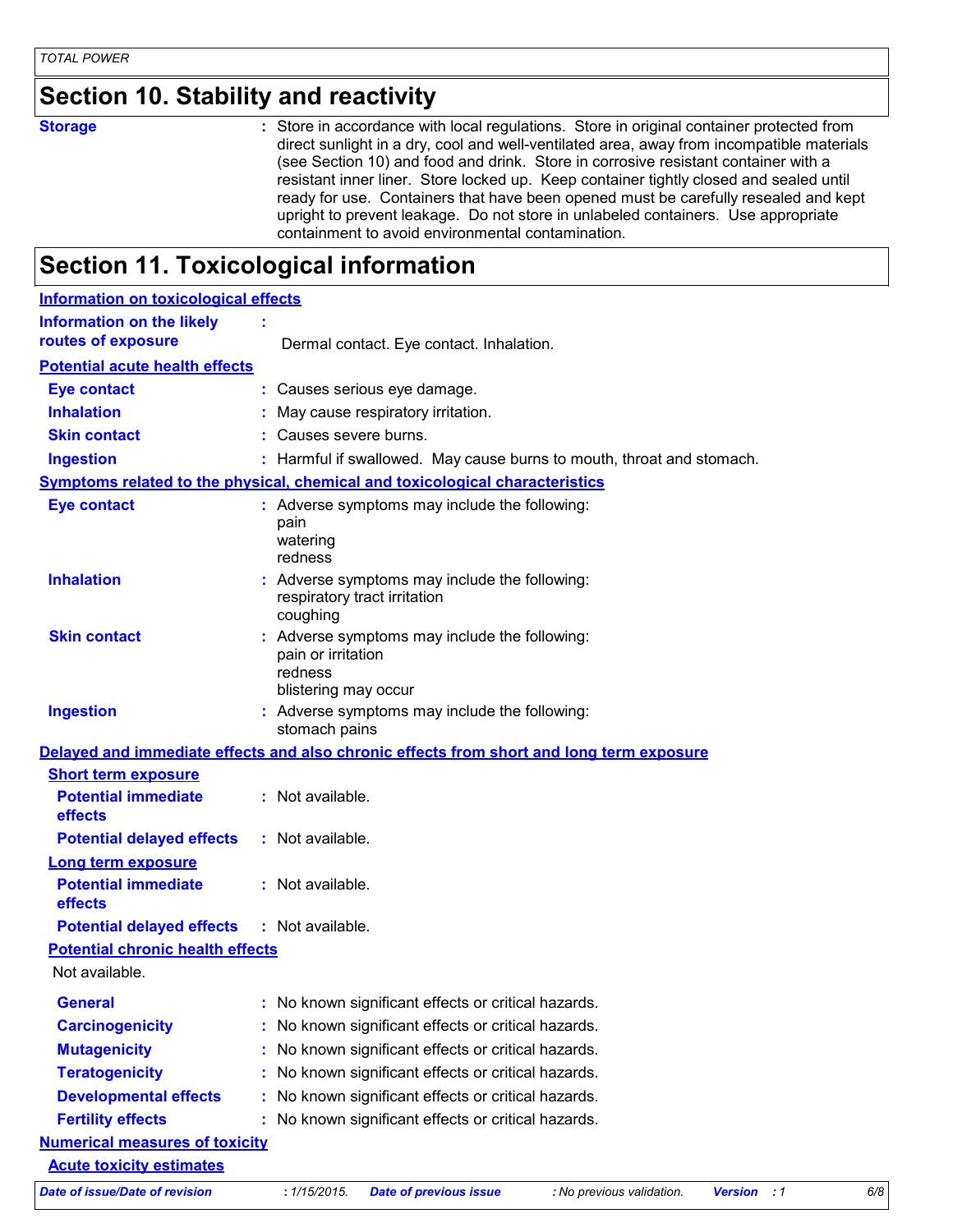## **Section 11. Toxicological information**

Oral 1904.9 mg/kg **Route ATE value ATE value** 

Dermal 10903.3 mg/kg

## **Section 12. Ecological information**

#### **Ecotoxicity :**

: Not available.

**Aquatic ecotoxicity**

Not available.

## **Section 13. Disposal considerations**

**Waste disposal :**

The generation of waste should be avoided or minimized wherever possible. Empty containers or liners may retain some product residues. This material and its container must be disposed of in a safe way. Dispose of surplus and non-recyclable products via a licensed waste disposal contractor. Disposal of this product, solutions and any byproducts should at all times comply with the requirements of environmental protection and waste disposal legislation and any regional local authority requirements. Avoid dispersal of spilled material and runoff and contact with soil, waterways, drains and sewers.

#### **RCRA classification :** D002 [corrosive]

**Disposal should be in accordance with applicable regional, national and local laws and regulations.**

**Refer to Section 7: HANDLING AND STORAGE and Section 8: EXPOSURE CONTROLS/PERSONAL PROTECTION for additional handling information and protection of employees.**

### **Section 14. Transport information**

**IATA/IMDG/DOT/TDG: Please refer to the Bill of Lading/receiving documents for up to date shipping information.**

## **Section 15. Regulatory information**

| <b>U.S. Federal regulations</b>                                                   |  | : TSCA 12(b) one-time export: No products were found.                                                   |  |  |  |  |
|-----------------------------------------------------------------------------------|--|---------------------------------------------------------------------------------------------------------|--|--|--|--|
|                                                                                   |  | TSCA 12(b) annual export notification: No products were found.                                          |  |  |  |  |
|                                                                                   |  | United States inventory (TSCA 8b): All components are listed or exempted.                               |  |  |  |  |
|                                                                                   |  | Clean Water Act (CWA) 311: pentasodium triphosphate; sodium hydroxide                                   |  |  |  |  |
|                                                                                   |  | <b>CERCLA:</b> Hazardous substances.: sodium hydroxide: 1000 lbs. (454 kg);                             |  |  |  |  |
| <b>EPA Registration Number</b>                                                    |  | : Not available.                                                                                        |  |  |  |  |
| <b>Clean Air Act Section 112</b><br>(b) Hazardous Air<br><b>Pollutants (HAPS)</b> |  | : Not listed                                                                                            |  |  |  |  |
| <b>SARA 302/304</b>                                                               |  |                                                                                                         |  |  |  |  |
| <b>Composition/information on ingredients</b>                                     |  |                                                                                                         |  |  |  |  |
| No products were found.                                                           |  |                                                                                                         |  |  |  |  |
| <b>SARA 304 RQ</b>                                                                |  | : Not applicable.                                                                                       |  |  |  |  |
| <b>SARA 311/312</b>                                                               |  |                                                                                                         |  |  |  |  |
| <b>Classification</b>                                                             |  | : Immediate (acute) health hazard                                                                       |  |  |  |  |
| <b>State requlations</b>                                                          |  |                                                                                                         |  |  |  |  |
| <b>Massachusetts</b>                                                              |  | The following components are listed: Phosphoric Acid Salts; SODIUM HYDROXIDE;<br>2-BUTOXYETHANOL        |  |  |  |  |
| <b>New York</b>                                                                   |  | : The following components are listed: Sodium phosphate, tribasic; Sodium hydroxide                     |  |  |  |  |
| <b>New Jersey</b>                                                                 |  | : The following components are listed: Phosphoric Acid Salts; SODIUM HYDROXIDE;<br>CAUSTIC SODA         |  |  |  |  |
| <b>Date of issue/Date of revision</b>                                             |  | 7/8<br>: 1/15/2015.<br><b>Date of previous issue</b><br>: No previous validation.<br><b>Version</b> : 1 |  |  |  |  |